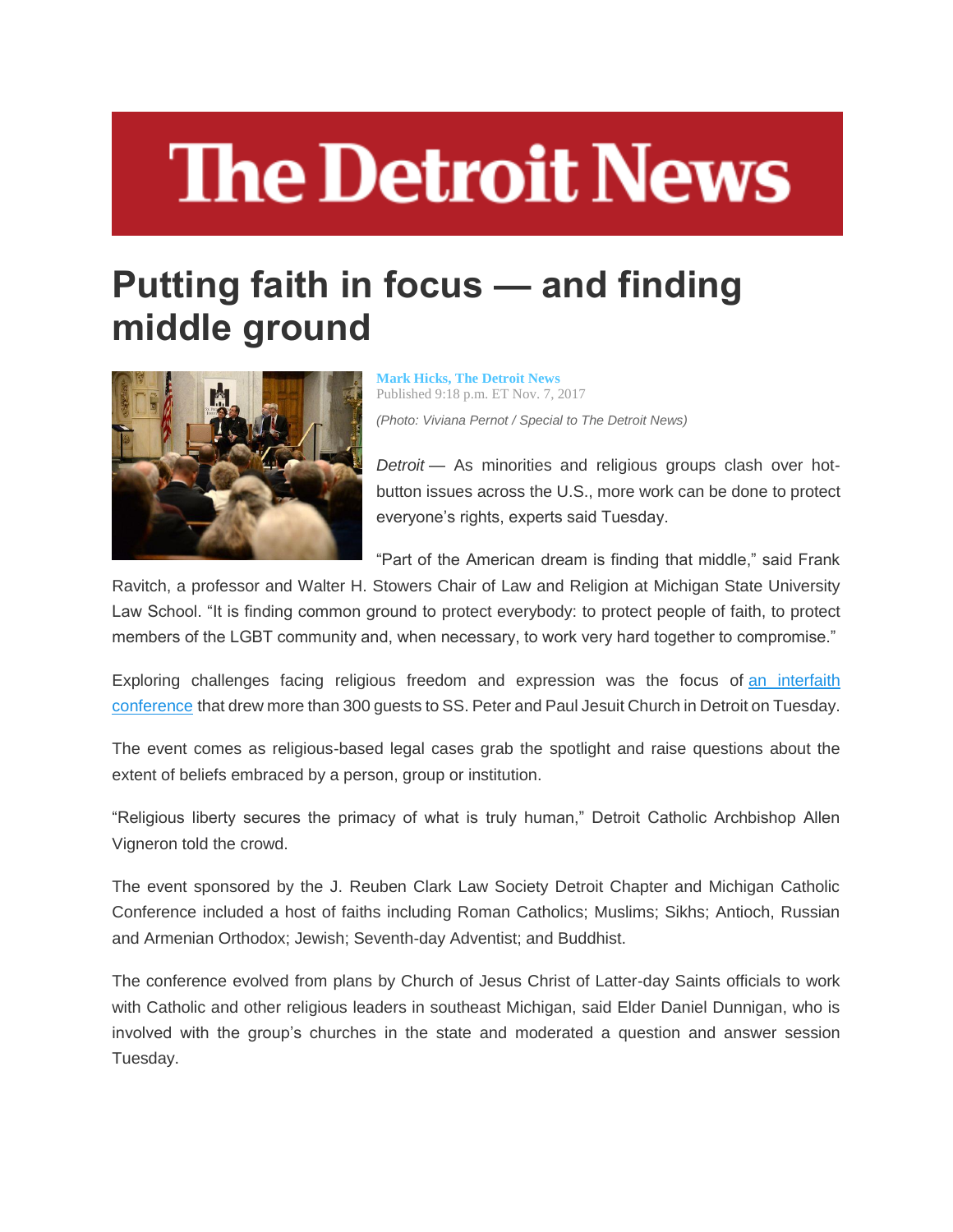The Trump administration is allowing more employers to opt out of providing birth control to women, claiming religious or moral objections, and has issued new rules that incrementally roll back President Barack Obama's health care law.

The Supreme Court also is weighing whether a baker who objects to same-sex marriage on religious grounds can refuse to make a wedding cake for a gay couple. The case asks the High Court to consider the religious rights of the baker against the couple's right to equal treatment under the law.

Groups such as Alliance Defending Freedom and Family Research Council also noted a policy guidance that the USDA's Food Safety and Inspection Service [recently issuedt](https://www.fsis.usda.gov/wps/portal/informational/aboutfsis/civil-rights/policy-statements/first-amendment-q-and-a/first-amendment-and-religious-beliefs)hat addresses discrimination based on beliefs on marriage and sexuality. The guidance resolves threats inspectors made against a family-owned Michigan meat packing facility regarding placing religious material concerning marriage in the business' break room, the groups said.

"Nationally, a lot of individuals and organizations are feeling a bit of pressure, encroachment on traditional religious freedom," Dunnigan said.

Religious freedom includes citizens' expression and institutions setting practices, said Elder Von Keetch, executive director in the public affairs department for the Church of Jesus Christ of Latter-day Saints.

However, he pointed out that "our expectations for unfettered religious freedoms have to be tempered … because it overlaps with what we have understood for decades to be civil rights."

Speaking near ornate depictions of Biblical scenes while the diverse attendees sat in pews, some panelists noted the challenge in balancing beliefs about contraception and worship accommodations and other controversial issues with respecting the rights of others.

"There is no getting around the fact that these issues are genuinely difficult," said Christopher Lund, an associate professor at Wayne State University Law School.

Some of the largest threats to religious freedom in the U.S. today are indifference, hate and fear, said Elizabeth Clark, associate director in the International Center for Law and Religion Studies at Brigham Young University Law School.

"If people are being targeted because of their religious beliefs instead of their actions … that violates the principles of religious freedom," said Clark, who has also testified before Congress on the topic.

The forum left Lydia Stumpf, who joined a group of mothers from Oakland County for the event, with more hope about how religious rights are addressed.